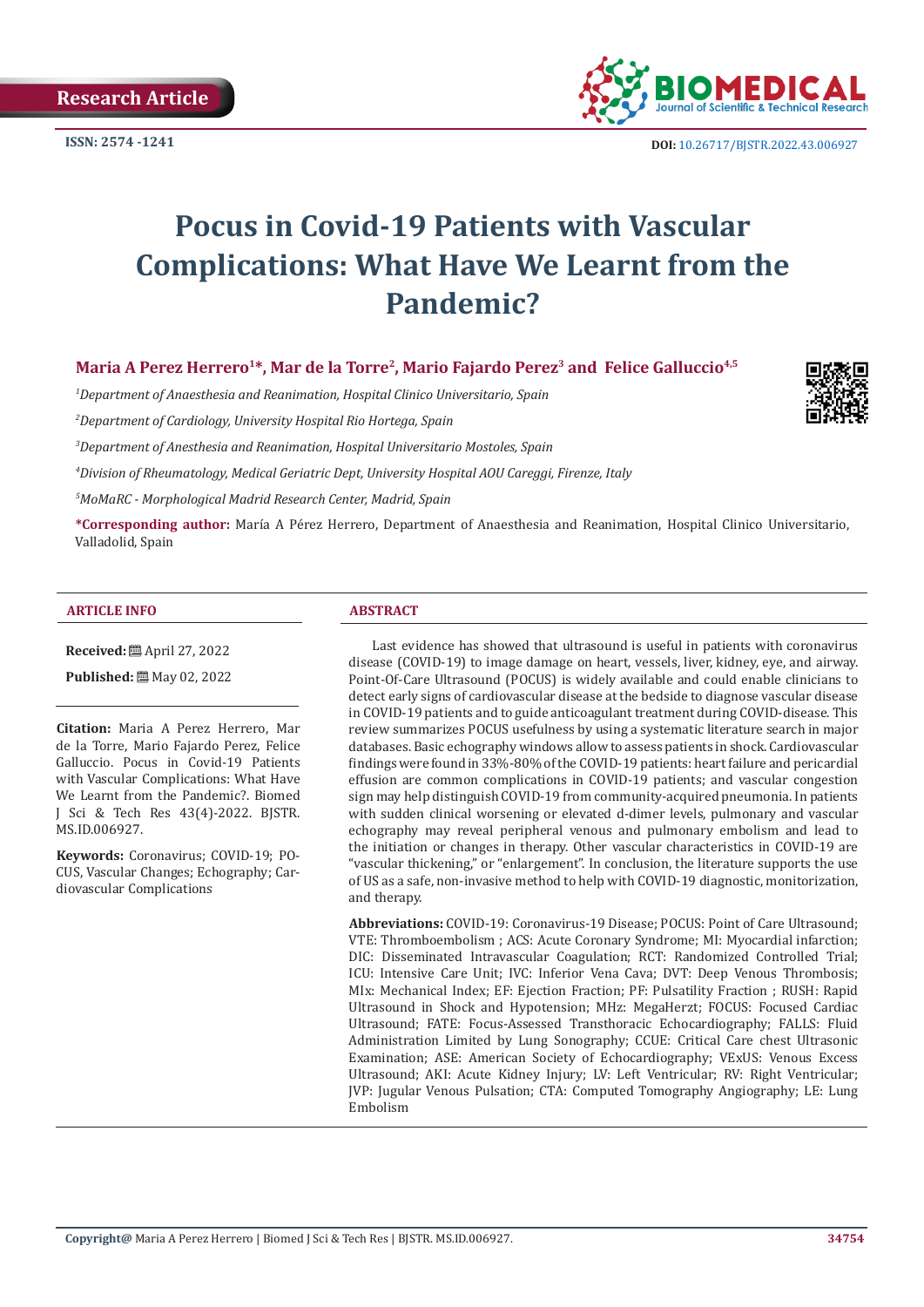# **Introduction**

The most common complication of coronavirus disease (COVID-19) is respiratory failure, but COVID-19 is a systemic disease that involves heart, vessels, liver, kidney, and other organs [1]. Some of the reported cardiovascular complications are heart failure, pulmonary hypertension, venous thromboembolism (VTE), ischemic stroke, acute coronary syndrome (ACS)/myocardial infarction (MI), myocarditis, fluid overload and disseminated intravascular coagulation (DIC). Common findings in patients recovered from COVID-19 are lower left ventricular ejection fraction, higher left ventricle volumes or pericardial enhancement [2]. The reduction of the arteriovenous gradient across vital organs and the endothelial barrier dysfunction may cause inadequate perfusion [3,4]. Both elevated D-dimer levels [5,6] and acute venous thromboembolism are common findings in patients with COVID-19 [5,7-9]. Point-Of-Care Ultrasound (POCUS) is widely available and enables clinicians to visualize the vascular anatomy and this gives real-time information that can influence management decisions. There are several echographic markers used to measure compliance in great veins (cava, portal, hepatic, jugular, and intra-renal) [10]. The present COVID-19 pandemic has led to coordinate multidisciplinary efforts to safely treat and monitor patients who require interventional therapies. Vascular and cardiac ultrasonography findings can provide diagnostic and prognostic information to help triage the dyspneic patient and determine the need for subsequent imaging (echocardiogram, computerized tomography, nuclear magnetic resonance; etc.) [10]. The aim of the present study is to review POCUS usefulness to recognize vascular pathologies in COVID-19 patients, (grading system prototypes and the ability to predict vascular pathologies) and to guide anticoagulant treatment during COVID-disease.

# **Methods**

We conducted a systematic English literature search on major databases (Cochrane Central, PubMed, Embase (Elsevier), Google Scholar, and the World Health Organization database), to identify relevant systematic and narrative reviews, clinical guidelines, randomized controlled trials (RCTs), observational studies, and case series. The search terms used were "ultrasound", "echography", "COVID-19", "SARS-CoV-2", "heart", "cardiac", "myocardial injury", "myocarditis", "acute myocardial infarction", "acute coronary syndrome", "dysrhythmia", "arrhythmia", "heart failure", "venous thromboembolism", "coagulable". The terms were combined to execute multiple queries, and searches were conducted by each author independently. Then, a single common reference list for evaluation it was created. Preprinted articles were also included. It was performed on April 27, 2020 and updated on July 2, 2020. The study was reviewed and approved by the local ethics committee of Hospital Clínico Universitario de Valladolid, code number PI-17- 634. Informed consent was obtained from the patients in order to publish the images for this article. Every relevant article was reviewed by at least two members of the working group, all of them with experience in clinical practice and POCUS. They all discussed which studies to include for the review by consensus, with a focus on medicine-relevant articles. The investigators assigned a priori point ranking of "2" (randomized controlled trials, systematic reviews, clinical guidelines), "1" (observational studies or narrative reviews), or "0" (all others) points to all articles that were found. One additional point was added when positive elements were present (strength of association, more than 10 patients included, scientific society guidelines) or downgraded if there were negative elements (contradictory data, uncertain imprecision, less of 10 patients, no correlation between images and text).

#### **Results**

A total of 388 articles were retrieved and assessed for relevance by the working group as mentioned previously but only 19 of them met the needed criteria. The incidence of cardiovascular findings in COVID-19 patients ranged from 7,7% to 80% [9,10], depending on the different age and severity of the disease. This range can be explained by the early use of echography [9] and for the severity of the disease and an older age in different studies [11]. COVID-19 patients median age was 38 to 66 years, depending on the country where data were extracted [9]. Most of them (68%) were men, 16% required intensive care; and the median length of stay in the ICU (Intensive Care Unit) was 12 days. The intrahospital mortality rate was 26%, after a median of 7 days from hospital admission [9,11]. Thromboembolic events were found in 7,7% – 69% [7,12], and pulmonary embolism in 33% of them [9] Other findings were cardiogenic shock due to myocarditis, acute coronary syndromes, pericardial effusion, and arrhythmia or distributive shock [13]. In COVID-19 patients, septic and cardiogenic shock are the most common types; but obstructive shock (pericardial effusion, right heart collapse, heart swing, right ventricular enlargement," tricuspid valve regurgitation, pulmonary artery or deep vein thrombosis, etc.) and hypovolemic shock (decrease of CO, "papillary muscle kissing sign," Inferior Vena Cava (IVC) collapse and high respiratory variability, etc.). must be excluded.

# **Clinical Indications for the Use of Cardiovascular Pocus in COVID-19 Patient**

POCUS should be used to change clinical management or to aid procedural guidance. Nowadays it is not known whether there is any relationship between the severity of POCUS findings and a patient's clinical course [14]. In prone position, POCUS is useful tool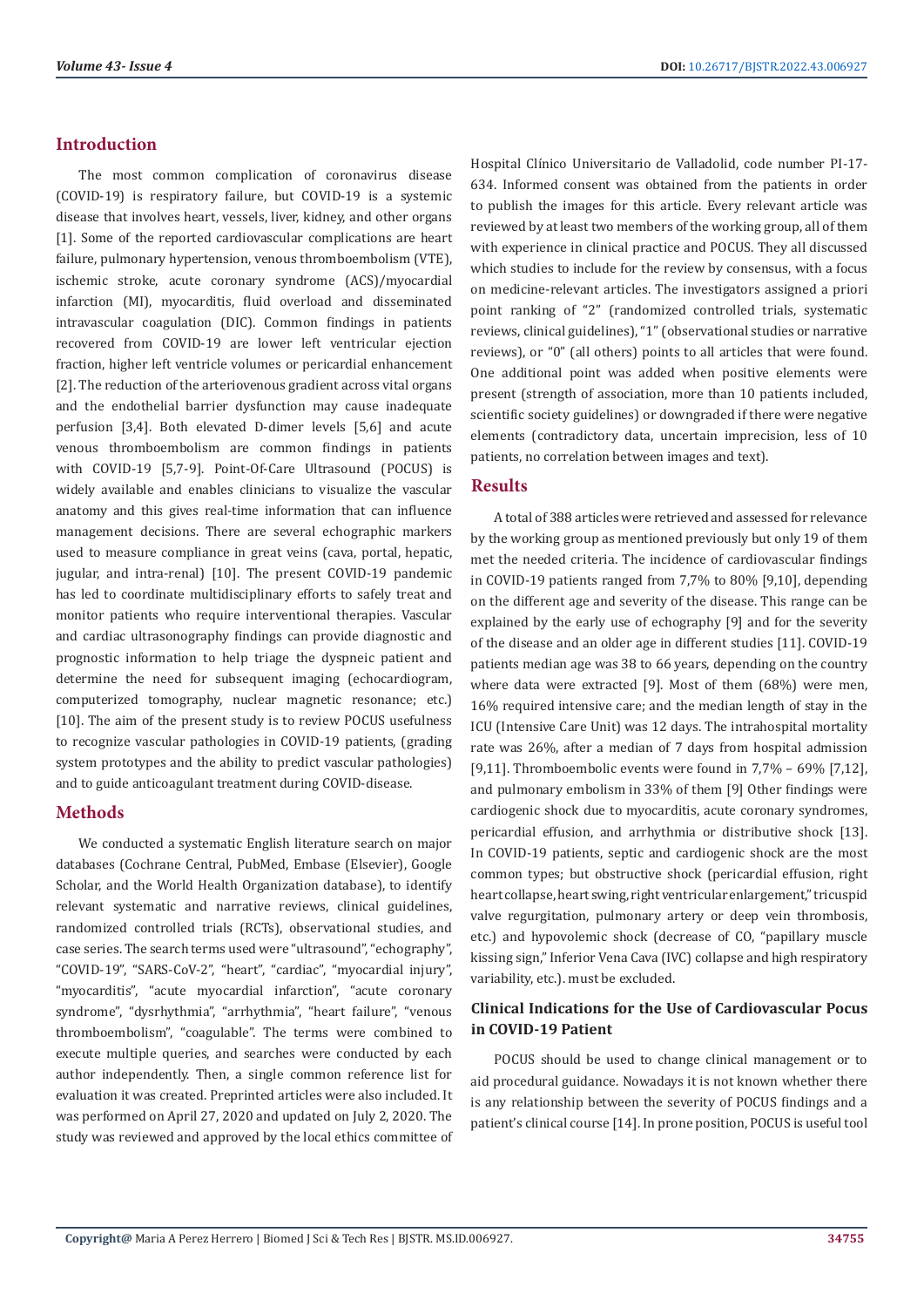to diagnose popliteal thromboembolism or myocardial disfunction. Cardiovascular POCUS indications include diagnosis of pre-existing cardiovascular disease [8,15], identification of changes in cardiac function and detection of cardiovascular complications associated with COVID-19 [16], which may be present in more than a quarter of patients with critical disease [17,18]. The most frequent cardiovascular complications are myocarditis or pericardial effusion, a hypercoagulable state which leads to deep venous thrombosis (DVT) and pulmonary embolism with associated right ventricular failure and acute pulmonary hypertension and left ventricular systolic dysfunction [9,17,19]. Ultrasound is a useful tool for guiding peripheral or central venous access and for rapid assessment of circulatory status, identifying the types of shock, monitoring during respiratory and hemodynamic management, and guiding the treatment of CoV pneumonia patients, which is especially feasible, convenient, and advantageous in critically ill patients [20,21].

#### **Infection Control Strategies for Ultrasound**

Pocket-carried wireless ultrasound devices should preferentially be chosen, as they can be easily protected with a probe cover and clean, maneuver, and do not have a cooling fan. If hand-held devices are not available, portable machines dedicated to COVID-19 patients exclusively can be used, although maximum care for sterilization is necessary [10,20,22]. Machines with touch screens are preferable to machines with keyboards or buttons. Single-use gel packets [23] and telemedicine may be useful in evaluation of patients these patients [14].

## **Ultrasound Protocols**

POCUS should be used by the most experienced operator involved in patient care, to minimize scanning time [9], conservation of Personal Protection Equipment, and to reduce missed findings [10]. Either convex or linear transducers can be used, according to the patient's body size and a single–focal point modality, setting focal point on the structure to explore. Other recommendations are: to avoid saturation phenomena as far as possible; good quality control gain settings; no cosmetic filters and to save data. The mechanical index (MIx) must be kept low (start from 0.7 and reduce it further as the visual findings allowed it), as high MIx sustained for long periods may result in lung damage. Harmonic imaging, contrast, doppler, and spatial compound filters should be avoided, alongside saturation phenomena [11,12]. The basic echocardiography views to assess are apical four chambers, parasternal long axis, parasternal short axis and subxiphoid four-chamber view, subxiphoid inferior vena cava (IVC) long and short axis view. The parameters that should be measured are the diameter of IVC, EF (ejection fraction), the velocity-time integral of the left ventricular outflow during the continuous and dynamic evaluation of patients' volume state and fluid responsiveness, left ventricular systolic function, and left ventricular output effect [14]. The IVC diameter is measured in its intra-hepatic portion at 2 cm of the junction with the hepatic veins using a longitudinal view from a subxiphoid position and moving the probe to the right side of the body until an adequate view was achieved. The maximal diameter during the respiratory cycle was measured. The Caval Index (IVC expiratory diameter – IVC inspiratory diameter)/ IVC expiratory diameter  $\times$  100) that is measured by M-mode scan can be misleading in pulmonary diseases usually present in COVID-19 such as tension pneumothorax, massive pulmonary embolism, and pericardial tamponade [24].

Vascular ultrasound assessment included popliteal vein Doppler (in prone position); hepatic vein Doppler, portal vein Doppler, intra-renal venous Doppler, and inferior vena cava (IVC) ultrasound (in supine position). Severe venous congestion was defined as the presence of severe flow abnormalities in multiple Doppler patterns with a dilated IVC  $(≥2$  cm)  $[24]$ . For the hepatic vein Doppler, a systolic phase was of lesser amplitude than the diastolic phase but toward the liver was considered mild while the presence of a reversed systolic phase was considered severe [25]. For the portal vein Doppler, a pulsatility fraction (PF) of 30–49% was considered mild while a PF>50% was considered severe [17]. There are different specific ultrasound protocols that had been used in COVID-19 patients [26]. However, all of them present several limitations in COVID-19 disease because it is difficult to place the critical patients in left side decubitus [27]. The choice of the protocol depends on the clinical setting. RUSH protocol (Rapid Ultrasound in Shock and Hypotension) [28] facilitates the determination of the type of shock (hypovolemic, distributive, obstructive or cardiogenic) and is performed with a phased array transducer (3.5-5 MHz) for thoracoabdominal scanning and a linear transducer (7.5-10 MHz) for venous examinations. Other protocols described are the focused cardiac ultrasound (FOCUS) [29] for quick evaluation of emergency or critical patients, the focus-assessed transthoracic echocardiography (FATE) [30] advanced FATE protocol, fluid administration limited by lung sonography (FALLS) protocol [31], critical care chest ultrasonic examination (CCUE) protocol [32], American Society of Echocardiography (ASE)-POCUS protocol [10], which includes basic cardiac views, subcostal views for inferior vena cava and pericardial fluid, and chest views, and VExUS (Venous Excess Ultrasound) grading system of the severity of venous congestion to predict the occurrence of acute kidney injury (AKI) [33].

#### **Cardiovascular Ultrasound Findings in COVID-19**

Point-of-care echocardiography may demonstrate a hyperdynamic cardiac function of the left ventricular (LV), with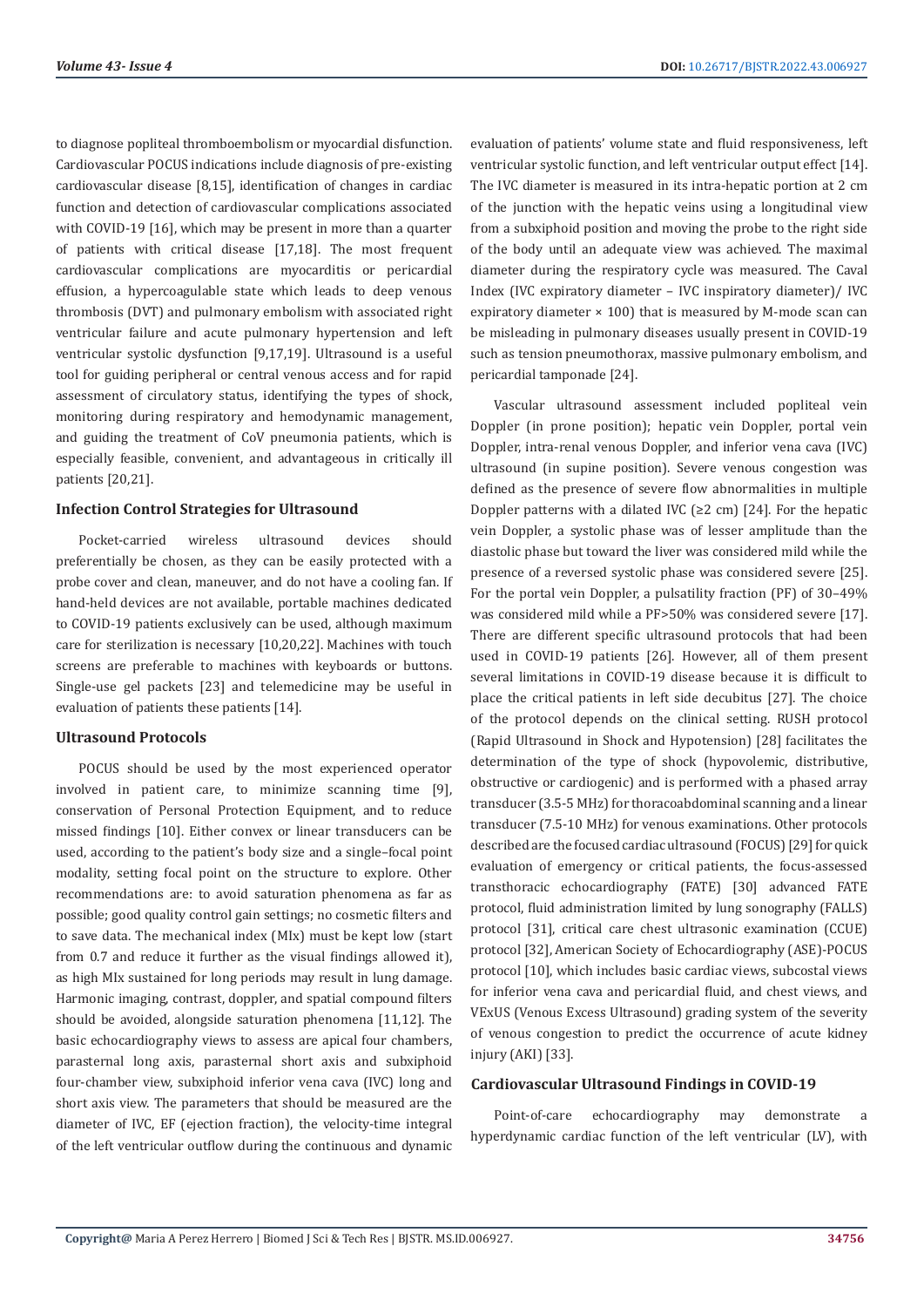or without decrease of peripheral vascular resistance, which is often seen in the early stage following the systemic inflammatory response; acute stress-induced cardiomyopathy (Takotsubo) characterized by transitory LV segmental contraction abnormalities, most often, apical ballooning; right ventricular (RV) dilatation and acute pulmonary hypertension, mainly caused by "internal factors" (alveolar and pulmonary capillary damage caused by inflammation, hypoxia, and hypercapnia) and/or "external factors" (fluid overload, and unsuitable mechanical ventilation); diffuse myocardial inhibition at ending stage, often caused by severe hypoxia, and long term of anoxia and inflammation [34,35]. The most common types of shock in COVID-19 patients are septic and cardiogenic shock (enlargement of the heart, segmental or diffuse contraction abnormalities, IVC dilation, B lines in the lungs and pleural effusion, etc.) [36]; however, the obstructive and hypovolemic shock must be excluded [37]. The vascular changes found in COVID-19 patients were: "vascular thickening," "vascular enlargement," "vascular congestion", and thrombosis phenomenon [38]. Other authors have found pulmonary embolism [39] and systemic venous hypertension resulting from fluid overload and right ventricular failure [40].

# **Discussion**

Evidence suggests that the earlier we treat, the better patients improve with treatment [41]. Four cardiovascular settings have been described in the COVID-19 pandemic: cardiovascular patients without COVID-19; differential diagnostic between COVID-19 and a new cardiovascular disease, COVID-19 in chronic cardiovascular patients [15], and cardiovascular changes in COVID-19 patient [16,18]. Some COVID-19 patients suffer from right ventricular failure or pulmonary hypertension, and fluid overload [35]. A reduction of the arteriovenous gradient across vital organs may hamper adequate perfusion [2]. This phenomenon may be worsened with the development of interstitial edema after the prolonged elevation of capillary hydrostatic pressure in the context of endothelial barrier dysfunction [42]. Several markers of the high pressures associated with this congestive process have been proposed including the assessment of large veins (cava, internal jugular) as well as detecting abnormal venous waveforms suggestive that the limit of the systemic venous compliance in the portal vein, hepatic veins, and intra-renal veins [8]. Assessment of the inferior vena cava (IVC) and/or jugular venous pulsation (JVP) plays an important role in hemodynamic assessment of critically ill patients to enhance the physical exam and in the assessment of fluid

status. Deep vein thrombosis risk increases with any critically ill bed-bound patient; and several studies described a prothrombotic state in COVID-19 [9]. Vascular endothelial dysfunction contributes to the pathophysiology of microcirculatory changes in SARS-CoV-2 infection, which may explain reports of cerebrovascular complications in younger patients, myocardial ischemia, and thromboembolic complications [42].

The development of interstitial edema in encapsulated organs such as the kidney and the brain may result in a rapid elevation in interstitial pressure, which decreases organ blood flow [42,43]. The high number of arterial and, in particular, venous thromboembolic events (VTE) diagnosed within 24 h of admission and the high rate of positive VTE imaging tests among the few COVID-19 patients tested suggest that there is an urgent need to improve specific VTE diagnostic strategies and investigate the efficacy and safety of thromboprophylaxis in ambulatory COVID-19 patients [7,10]. Some of these changes are shown in Figures 1-3. POCUS may enable clinicians to detect significant systemic venous hypertension and venous thrombosis. However, each of the markers has some pitfalls and limitations. Hepatic vein Doppler is strongly influenced by tricuspid regurgitation [44]. Pulsatile portal vein flow and IVC dilatation have been reported in healthy athletic volunteers which raise the possibility of false-positive cases [19]. Intra-renal venous Doppler is technically difficult to perform, therefore with a greater chance of providing incorrect results, especially in patients with poor ultrasound penetration or with less-sensitive Doppler devices, so it is necessary to combine two or more vessels to diagnose [45]. Few published studies have commented on incident VTE in patients with COVID-19. As reported in a retrospective study, 20 out of 81 ICU patients with severe covid-19 developed an incident VTE (25%). Of note, none of the patients had received VTE prophylaxis [12]. In a study of 25 patients with COVID-19 from Wuhan, who were suspected of having lung embolism (LE) and underwent computed tomography angiography (CTA), 10 (40%) had evidence of acute LE on imaging (https://papers.ssrn.com/sol3/papers. cfm?abstract\_id=3548771); however, the study did not provide information related to use of VTE prophylaxis or the reason for performing CTA. In a study of 184 patients with severe COVID-19 from 3 academic medical centers in the Netherlands, the authors reported that 31% (95%CI 20-41) of patients developed incident VTE. All patients received pharmacological prophylaxis, although under-dosing was observed in 2 of the 3 participating centers [5]. These findings require validation in additional studies.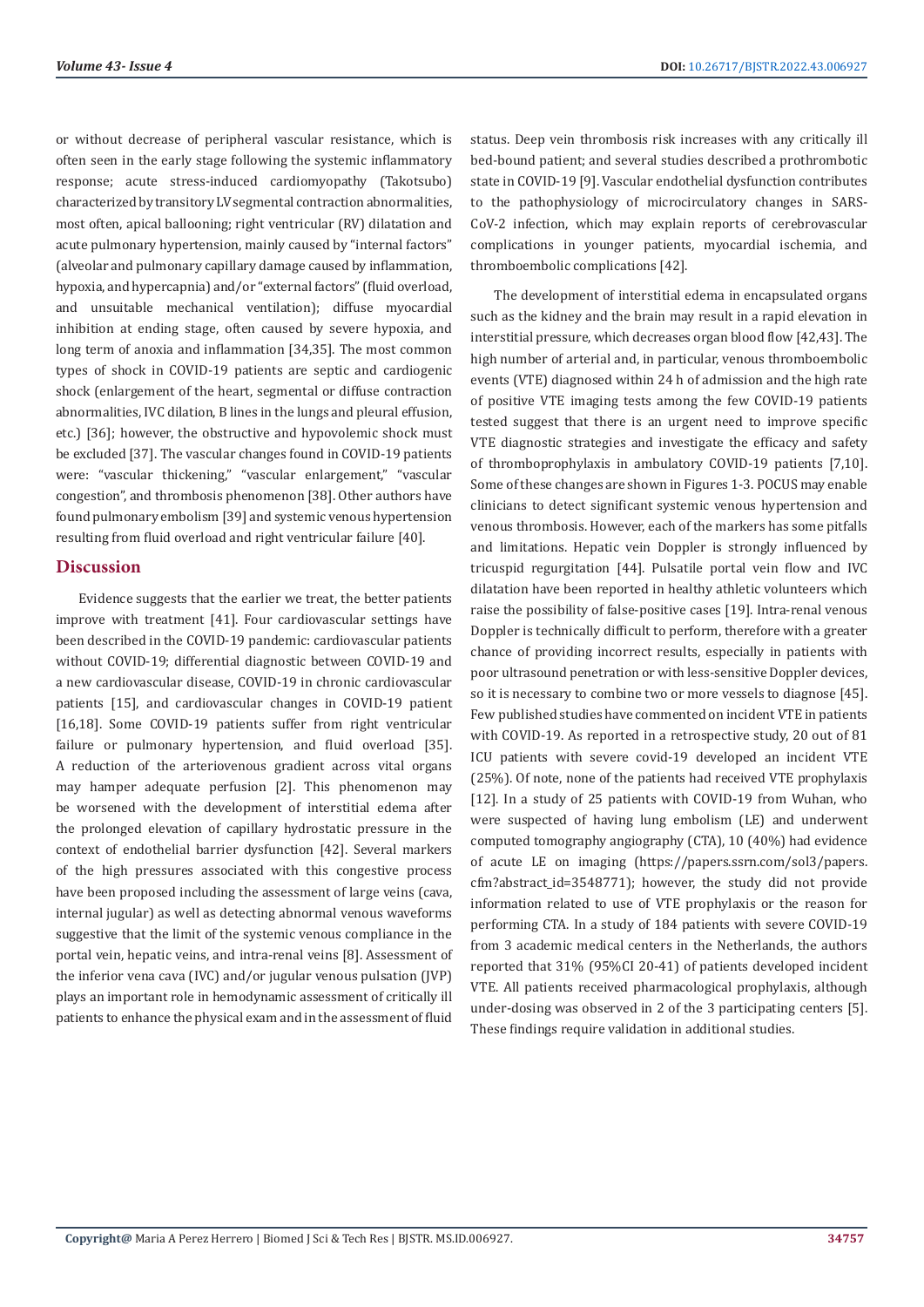

**Figure 1:** Cervical scan in Covid-19 patient No carotid pulse in M Mode. Massive cerebral hemorrhage diagnose was confirmed in the cerebral scan.



**Figure 2:** Popliteal vein thrombosis (B). Hyperecogenic vascular wall and thrombus (drawn as a circle). VF = Femoral Vein, AF= Femoral Arterial.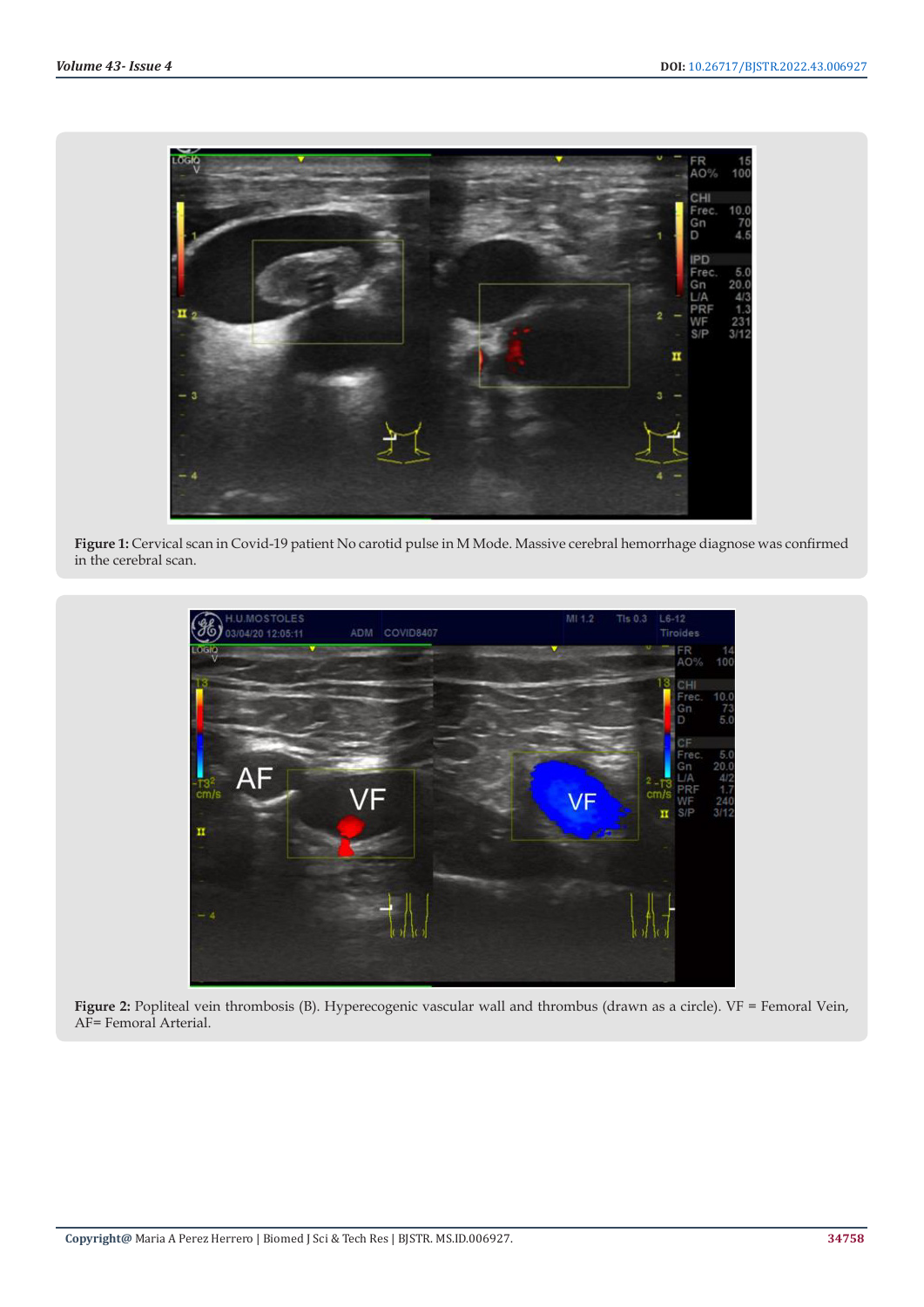

**Figure 3:** Jugular and carotid thrombosis. Hyperecogenic vascular wall and thrombus (inside the square).

It is possible but unknown that VTE remains underdiagnosed in patients with severe COVID-19. From March 19 to April 11, 2020, 26 consecutive patients with severe COVID-19 were screened for VTE. Eight patients (31%) were treated with prophylactic anticoagulation, whereas 18 patients (69%) were treated with therapeutic anticoagulation. The overall rate of VTE in patients was 69%. The percentage of VTE was higher in patients with antithrombotic prophylaxis (100% vs 56%, respectively,  $P = 0.03$ ). Surprisingly, we found a high rate of thromboembolic events in COVID-19 patients treated with therapeutic anticoagulation, with 56% of VTE and 6 pulmonary embolisms [12]. This is pivotal because ARDS in patients with COVID-19 is, itself, a factor of hypoxic pulmonary vasoconstriction, pulmonary hypertension, and right ventricular failure. A further insult from LE may be unrecoverable [13]. Myocardial injury associated with the SARS-CoV-2 was a common condition in patients diagnosed with COVID-19 and associated with a higher risk of in-hospital mortality [6,35]. A study of 416 hospitalized patients with COVID-19 in Wuhan showed that 19.7% present cardiac injury, the ones older, with more comorbidities, higher leukocyte counts, levels of C-reactive protein, procalcitonin, creatinine kinase-myocardial band, myohemoglobin, high-sensitivity troponin I, N-terminal pro-B-type natriuretic peptide, aspartate aminotransferase, and creatinine.

The respiratory signs were more severe, and complications were more comun in patients with cardiac injury. [46]. A lot of the COVID-19 treatments can modify cardiac preload and cause electrocardiographic changes (anti-HIV drugs, hydroxychloroquine; ventilatory support, prone positioning, and extracorporeal membrane therapy). Therefore, POCUS could be useful, being performed on several time points helping in the clinical diagnosis, in determining early congestive failure [47], treatment monitoring during the paucisymptomatic phase of the disease and potentially playing a role in treatment decisions. POCUS can be used to monitor cardiovascular in every setting, since secondary level imaging studies (such as CT scan) are not everywhere easily accessible. Besides, angiography carries a significant risk for nosocomial spread of the virus and acute kidney injury in COVID-19 patients [43]. However, some limitations of POCUS are that image quality in some patients is inadequate and it relies on the expertise of the operator [48], and the nonthermal induction of pulmonary capillary hemorrhage of pulsed ultrasound in animal models [47].

# **Limitations**

Circumstances surrounding the pandemic state are extremely dynamic, so recommendations change as our knowledge of the disease improves. The current literature evaluating cardiovascular complications and effects associated with COVID-19 suffers from several limitations, including significant heterogeneity in patient selection, outcomes, comparators, and study design, as well as low numbers of included patients and high risk of bias. During the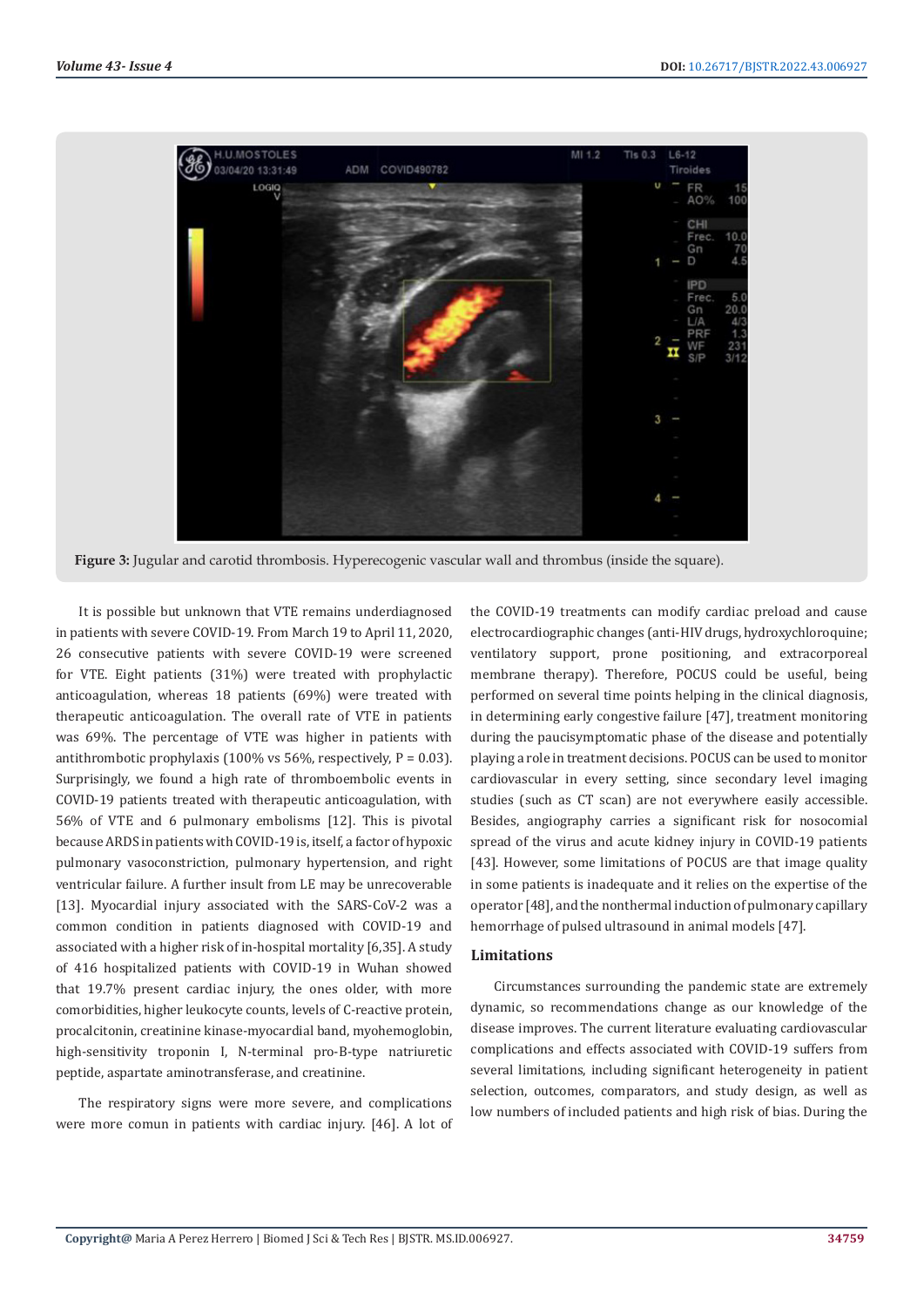current pandemic, a significant amount of literature is published in preprint form before completion of full peer review. Further data are needed concerning the mentioned cardiovascular complications and COVID-19 [49,50].

# **Conclusion**

Ultrasound evaluation of COVID-19 patients depends on available resources, the expertise of personnel, and logistic configurations unique to each situation. POCUS may be considered the first-line ultrasound examination (whenever personnel protective equipment is available) to diagnose cardiac involvement and VTE. POCUS has lower risk of viral spread and does not produce acute kidney failure (in contrast with pulmonary angiography or scanner), especially in non-collaborator patients. Meticulous disinfection of any POCUS device is critical to reducing the risk of SARS-CoV-2 infection. Vascular findings are useful to provide both diagnostic and prognostic information and might significantly contribute to patient management. The vascular congestion sign may help distinguish COVID-19 from community-acquired pneumonia.

# **Declarations**

# **Ethics Approval and Consent to Participate**

This article has been approved by local Ethic Committee of Hospital Clínico Universitario de Valladolid.

#### **Consent for Publication**

All authors confirm consent for publication.

# **Availability of Data and Materials**

#### **Competing Interests**

All authors declare no conflict of interest.

#### **Funding**

No external sources of funding.

#### **Authors' Contributions**

All authors have been involved in the design, data collection, and final writing of the manuscript.

#### **Acknowledgements**

Not applicable.

#### **References**

- 1. [Yao, XH Yao, TY Li, ZC He, YF Ping, et al. \(2020\) A pathological report of](https://pubmed.ncbi.nlm.nih.gov/32172546/)  [three COVID-19 cases by minimally invasive autopsies. Zhonghua bing li](https://pubmed.ncbi.nlm.nih.gov/32172546/)  [xue za zhi Chinese J Pathol 49\(5\): 411-415.](https://pubmed.ncbi.nlm.nih.gov/32172546/)
- 2. [Puntmann VO, Carerj ML, Wieters I, Fahim M, Arendt C, et al. \(2020\)](https://pubmed.ncbi.nlm.nih.gov/32730619/)  [Outcomes of Cardiovascular Magnetic Resonance Imaging in Patients](https://pubmed.ncbi.nlm.nih.gov/32730619/)  [Recently Recovered from Coronavirus Disease 2019 \(COVID-19\). JAMA](https://pubmed.ncbi.nlm.nih.gov/32730619/)  [Cardiol 5\(11\): 1265-1273.](https://pubmed.ncbi.nlm.nih.gov/32730619/)
- 3. [De Backer D, Orbegozo Cortes D, Donadello K, Vincent JL \(2014\)](https://pubmed.ncbi.nlm.nih.gov/24067428/) [Pathophysiology of microcirculatory dysfunction and the pathogenesis](https://pubmed.ncbi.nlm.nih.gov/24067428/) [of septic shock. Virulence 5\(1\): 73-79.](https://pubmed.ncbi.nlm.nih.gov/24067428/)
- 4. [Saito S, Uchino S, Takinami M, Uezono S, Bellomo R, et al. \(2016\)](https://pubmed.ncbi.nlm.nih.gov/27013056/) [Postoperative blood pressure deficit and acute kidney injury progression](https://pubmed.ncbi.nlm.nih.gov/27013056/) [in vasopressor-dependent cardiovascular surgery patients. Crit Care 20:](https://pubmed.ncbi.nlm.nih.gov/27013056/) [74.](https://pubmed.ncbi.nlm.nih.gov/27013056/)
- 5. [Klok FA, Kruip MJHA, van der Meer NJM, Arbous MS, Gommers DAMPJ,](https://pubmed.ncbi.nlm.nih.gov/32291094/) [et al. \(2020\) Incidence of thrombotic complications in critically ill ICU](https://pubmed.ncbi.nlm.nih.gov/32291094/) [patients with COVID-19. Thromb Res 191: 145-147.](https://pubmed.ncbi.nlm.nih.gov/32291094/)
- 6. [Zhou F, Yu T, Du R, Fan G, Liu Y, et al. \(2020\) Clinical course and risk](https://pubmed.ncbi.nlm.nih.gov/32171076/) [factors for mortality of adult inpatients with COVID-19 in Wuhan, China:](https://pubmed.ncbi.nlm.nih.gov/32171076/) [a retrospective cohort study. Lancet 395\(10229\): 1054-1062.](https://pubmed.ncbi.nlm.nih.gov/32171076/)
- 7. [Cui S, Chen S, Li X, Liu X, Wang F, et al. \(2020\) Prevalence of venous](https://pubmed.ncbi.nlm.nih.gov/32271988/) [thromboembolism in patients with severe novel coronavirus pneumonia.](https://pubmed.ncbi.nlm.nih.gov/32271988/) [J Thromb Haemost 18\(6\): 1421-1424.](https://pubmed.ncbi.nlm.nih.gov/32271988/)
- 8. [Driggin E, Madhavan MV, Bikdeli B, Chuich T, Laracy J, et al. \(2020\)](https://pubmed.ncbi.nlm.nih.gov/32201335/) [Cardiovascular Considerations for Patients, Health Care Workers,](https://pubmed.ncbi.nlm.nih.gov/32201335/) [and Health Systems During the COVID-19 Pandemic. J Am Coll Cardiol](https://pubmed.ncbi.nlm.nih.gov/32201335/) [75\(18\): 2352-2371.](https://pubmed.ncbi.nlm.nih.gov/32201335/)
- 9. [Lodigiani C, Iapichino G, Carenzo L, Cecconi M, Ferrazzi P, et al. \(2020\)](https://pubmed.ncbi.nlm.nih.gov/32353746/) [Venous and arterial thromboembolic complications in COVID-19](https://pubmed.ncbi.nlm.nih.gov/32353746/) [patients admitted to an academic hospital in Milan, Italy. Thromb Res](https://pubmed.ncbi.nlm.nih.gov/32353746/) [191: 9-14.](https://pubmed.ncbi.nlm.nih.gov/32353746/)
- 10. [Kirkpatrick JN, Mitchell C, Taub C, Kort S, Hung J, et al. \(2020\) ASE](https://www.ncbi.nlm.nih.gov/pmc/articles/PMC7129086/) [Statement on Protection of Patients and Echocardiography Service](https://www.ncbi.nlm.nih.gov/pmc/articles/PMC7129086/) [Providers During the 2019 Novel Coronavirus Outbreak: Endorsed by](https://www.ncbi.nlm.nih.gov/pmc/articles/PMC7129086/) [the American College of Cardiology. J Am Soc Echocardiogr 33\(6\): 648-](https://www.ncbi.nlm.nih.gov/pmc/articles/PMC7129086/) [653.](https://www.ncbi.nlm.nih.gov/pmc/articles/PMC7129086/)
- 11. [Bikdeli B, Madhavan MV, Jimenez D, Chuich T, Dreyfus I, et al. \(2020\)](https://pubmed.ncbi.nlm.nih.gov/32311448/) [Global COVID-19 Thrombosis Collaborative Group, endorsed by the](https://pubmed.ncbi.nlm.nih.gov/32311448/) [ISTH, NATF, ESVM, and the IUA, Supported by the ESC Working Group](https://pubmed.ncbi.nlm.nih.gov/32311448/) [on Pulmonary Circulation and Right Ventricular Function. COVID-19 and](https://pubmed.ncbi.nlm.nih.gov/32311448/) [Thrombotic or Thromboembolic Disease: Implications for Prevention,](https://pubmed.ncbi.nlm.nih.gov/32311448/) [Antithrombotic Therapy, and Follow-Up: JACC State-of-the-Art Review.](https://pubmed.ncbi.nlm.nih.gov/32311448/) [J Am Coll Cardiol 75\(23\): 2950-2973.](https://pubmed.ncbi.nlm.nih.gov/32311448/)
- 12. [Llitjos JF, Leclerc M, Chochois C, Monsallier JM, Ramakers M, et al. \(2020\)](https://pubmed.ncbi.nlm.nih.gov/32320517/) [High incidence of venous thromboembolic events in anticoagulated](https://pubmed.ncbi.nlm.nih.gov/32320517/) [severe COVID-19 patients. J Thromb Haemost 18\(7\): 1743-1746.](https://pubmed.ncbi.nlm.nih.gov/32320517/)
- 13. [Boukhris M, Hillani A, Moroni F, Annabi MS, Addad F, et al. \(2020\)](https://pubmed.ncbi.nlm.nih.gov/32425328/) [Cardiovascular Implications of the COVID-19 Pandemic: A Global](https://pubmed.ncbi.nlm.nih.gov/32425328/) [Perspective. Can J Cardiol 36\(7\): 1068-1080.](https://pubmed.ncbi.nlm.nih.gov/32425328/)
- 14. [Kim DJ, Jelic T, Woo MY, Heslop C, Olszynski P, et al. \(2020\) Just the](https://pubmed.ncbi.nlm.nih.gov/32268930/) [Facts: Recommendations on point-of-care ultrasound use and machine](https://pubmed.ncbi.nlm.nih.gov/32268930/) infection control during the coronavirus disease 2019 pandemic. CIEM [22\(4\): 445-449.](https://pubmed.ncbi.nlm.nih.gov/32268930/)
- 15. [Stokes EK, Zambrano LD, Anderson KN, Marder EP, Raz KM, et al. \(2020\)](https://pubmed.ncbi.nlm.nih.gov/32555134/) [Coronavirus Disease 2019 Case Surveillance - United States, January 22-](https://pubmed.ncbi.nlm.nih.gov/32555134/) [May 30, 2020. MMWR Morb Mortal Wkly Rep 69\(24\): 759-765.](https://pubmed.ncbi.nlm.nih.gov/32555134/)
- 16. [Davis GK, Adlan A, Majewski J, Ibrahim B \(2020\) SARS-CoV-2 pandemic](https://www.ncbi.nlm.nih.gov/pmc/articles/PMC7354031/) [and the cardiovascular system: What the non-cardiologist needs to](https://www.ncbi.nlm.nih.gov/pmc/articles/PMC7354031/) [know. Clin Med \(Lond\) 20\(3\): 262-265.](https://www.ncbi.nlm.nih.gov/pmc/articles/PMC7354031/)
- 17. [Clerkin KJ, Fried JA, Raikhelkar J, Sayer G, Griffin JM, et al. \(2020\)](https://pubmed.ncbi.nlm.nih.gov/32200663/) [COVID-19 and cardiovascular disease. Circulation. 141\(20\): 1648-1655.](https://pubmed.ncbi.nlm.nih.gov/32200663/)
- 18. [Dhawan R, Gundry RL, Brett-Major DM, Mahr C, Thiele GM, et al. \(2020\)](https://pubmed.ncbi.nlm.nih.gov/32339565/) [COVID-19 and cardiovascular disease: What we know, what we think we](https://pubmed.ncbi.nlm.nih.gov/32339565/) [know, and what we need to know. J Mol Cell Cardiol 144: 12-14.](https://pubmed.ncbi.nlm.nih.gov/32339565/)
- 19. [Vidovich MI, Fischman DL, Bates ER \(2020\) COVID-19 STEMI 2020: It's](https://www.ncbi.nlm.nih.gov/pmc/articles/PMC7183983/) [Not What You Know, It's How You Think. JACC Case Rep 2\(9\): 1289-1290.](https://www.ncbi.nlm.nih.gov/pmc/articles/PMC7183983/)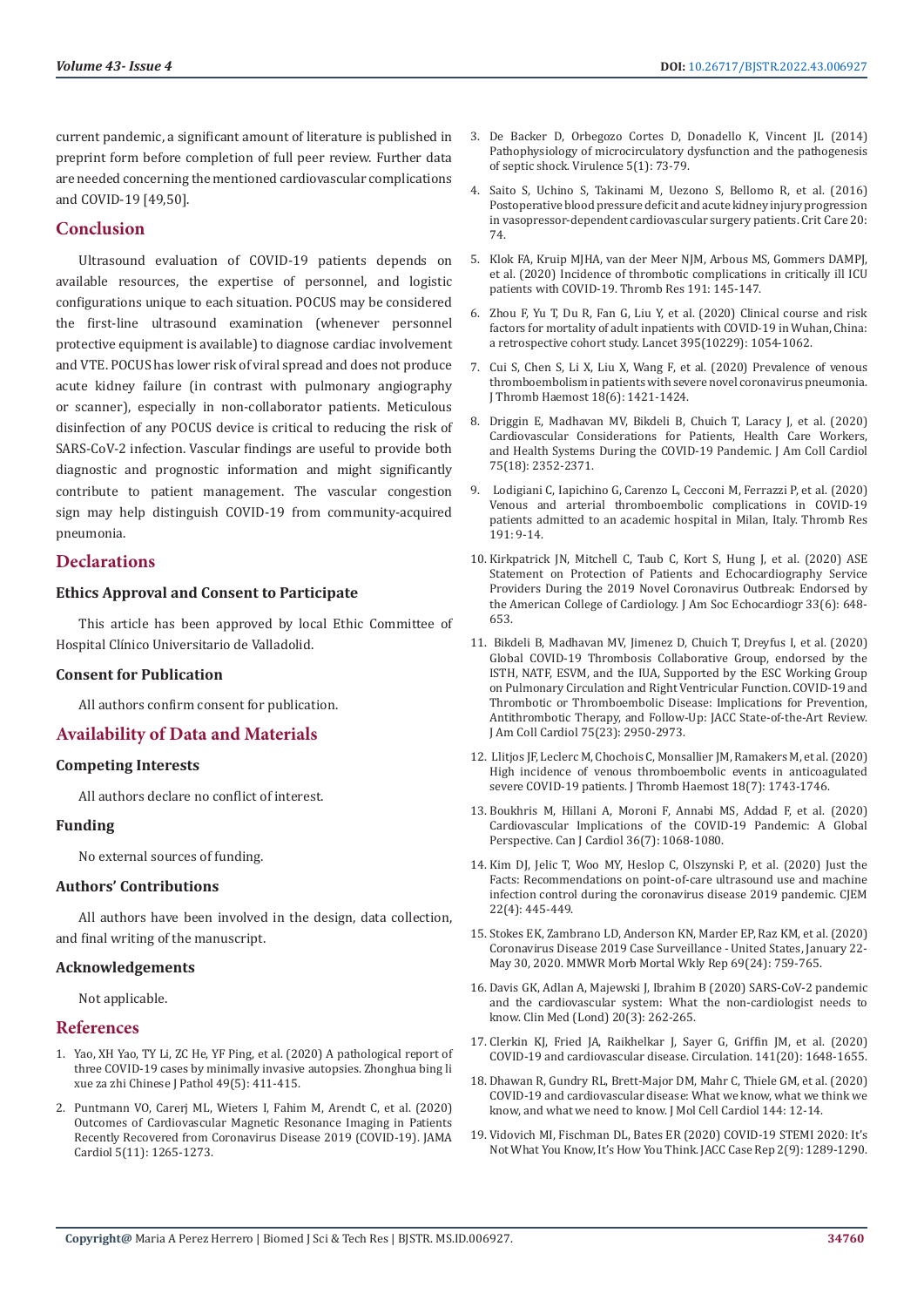- 20. [Peng QY, Wang XT, Zhang LN \(2020\) Using echocardiography to guide](https://pubmed.ncbi.nlm.nih.gov/32276598/)  [the treatment of novel coronavirus pneumonia. Crit Care 24\(1\):143.](https://pubmed.ncbi.nlm.nih.gov/32276598/)
- 21. [Johri AM, Galen B, Kirkpatrick JN, Lanspa M, Mulvagh S, et al. \(2020\)](https://pubmed.ncbi.nlm.nih.gov/32503704/)  [ASE Statement on Point-of-Care Ultrasound during the 2019 Novel](https://pubmed.ncbi.nlm.nih.gov/32503704/)  [Coronavirus Pandemic. J Am Soc Echocardiogr 33\(6\): 670-673.](https://pubmed.ncbi.nlm.nih.gov/32503704/)
- 22. [Buonsenso D, Pata D, Chiaretti A \(2020\) COVID-19 outbreak: less](https://pubmed.ncbi.nlm.nih.gov/32203708/)  [stethoscope, more ultrasound. Lancet Respir Med 8\(5\): e27.](https://pubmed.ncbi.nlm.nih.gov/32203708/)
- 23. [Kampf G, Todt D, Pfaender S, Steinmann E \(2020\) Persistence of](https://pubmed.ncbi.nlm.nih.gov/32035997/)  [coronaviruses on inanimate surfaces and their inactivation with biocidal](https://pubmed.ncbi.nlm.nih.gov/32035997/)  [agents. J Hosp Infect 104\(3\): 246-251.](https://pubmed.ncbi.nlm.nih.gov/32035997/)
- 24. [Wallace DJ, Allison M, Stone MB \(2010\) Inferior vena cava percentage](https://pubmed.ncbi.nlm.nih.gov/20003120/)  [collapse during respiration is affected by the sampling location: an](https://pubmed.ncbi.nlm.nih.gov/20003120/)  [ultrasound study in healthy volunteers. Acad Emerg Med 17\(1\): 96-99.](https://pubmed.ncbi.nlm.nih.gov/20003120/)
- 25. [Mordi I, Manian U, Bagur R, Tzemos N \(2019\) Diagnosis and follow-up](https://pubmed.ncbi.nlm.nih.gov/30937947/)  [of idiopathic dilatation of inferior vena cava. Echocardiography 36\(5\):](https://pubmed.ncbi.nlm.nih.gov/30937947/)  [831-836.](https://pubmed.ncbi.nlm.nih.gov/30937947/)
- 26. [Zhang L, Wang B, Zhou J, Kirkpatrick J, Xie M, et al. \(2020\) Bedside](https://pubmed.ncbi.nlm.nih.gov/32503706/)  [Focused Cardiac Ultrasound in COVID-19 from the Wuhan Epicenter:](https://pubmed.ncbi.nlm.nih.gov/32503706/)  [The Role of Cardiac Point-of-Care Ultrasound, Limited Transthoracic](https://pubmed.ncbi.nlm.nih.gov/32503706/)  [Echocardiography, and Critical Care Echocardiography. J Am Soc](https://pubmed.ncbi.nlm.nih.gov/32503706/)  [Echocardiogr 33\(6\): 676-682.](https://pubmed.ncbi.nlm.nih.gov/32503706/)
- 27. [Wang X, Liu D, He H, Du W, Zhang H, et al. \(2015\) Using critical care](https://pubmed.ncbi.nlm.nih.gov/25592456/)  [chest ultrasonic examination in emergency consultation: a pilot study.](https://pubmed.ncbi.nlm.nih.gov/25592456/)  [Ultrasound Med Bio 41\(2\): 401-406.](https://pubmed.ncbi.nlm.nih.gov/25592456/)
- 28. [Perera P, Mailhot T, Riley D, Mandavia D \(2010\) The RUSH exam: Rapid](https://pubmed.ncbi.nlm.nih.gov/19945597/)  [Ultrasound in SHock in the evaluation of the critically lll. Emerg Med Clin](https://pubmed.ncbi.nlm.nih.gov/19945597/)  [North Am 28\(1\): 29-56.](https://pubmed.ncbi.nlm.nih.gov/19945597/)
- 29. [Labovitz AJ, Noble VE, Bierig M, Goldstein SA, Jones R, et al. \(2010\)](https://pubmed.ncbi.nlm.nih.gov/21111923/)  [Focused cardiac ultrasound in the emergent setting: a consensus](https://pubmed.ncbi.nlm.nih.gov/21111923/)  [statement of the American Society of Echocardiography and American](https://pubmed.ncbi.nlm.nih.gov/21111923/)  [College of Emergency Physicians. J Am Soc Echocardiogr 23\(12\): 1225-](https://pubmed.ncbi.nlm.nih.gov/21111923/) [1230.](https://pubmed.ncbi.nlm.nih.gov/21111923/)
- 30. [Nagre AS \(2019\) Focus-assessed transthoracic echocardiography:](https://pubmed.ncbi.nlm.nih.gov/31274494/)  [Implications in perioperative and intensive care. Ann Card Anaesth](https://pubmed.ncbi.nlm.nih.gov/31274494/)  [22\(3\): 302-308.](https://pubmed.ncbi.nlm.nih.gov/31274494/)
- 31. [Lichtenstein D \(2012\) Fluid administration limited by lung sonography:](https://pubmed.ncbi.nlm.nih.gov/22455488/)  [the place of lung ultrasound in assessment of acute circulatory failure](https://pubmed.ncbi.nlm.nih.gov/22455488/)  [\(the FALLS-protocol\). Expert Rev Respir Med 6\(2\): 155-162.](https://pubmed.ncbi.nlm.nih.gov/22455488/)
- 32. [Beaubien-Souligny W, Rola P, Haycock K, Bouchard J, Lamarche Y, et al.](https://pubmed.ncbi.nlm.nih.gov/32270297/)  [\(2020\) Quantifying systemic congestion with Point-Of-Care ultrasound:](https://pubmed.ncbi.nlm.nih.gov/32270297/)  [development of the venous excess ultrasound grading system.](https://pubmed.ncbi.nlm.nih.gov/32270297/)  Ultrasound I 12(1):16.
- 33. [Bhardwaj V, Vikneswaran G, Rola P, Raju S, Bhat RS, et al. \(2020\)](https://pubmed.ncbi.nlm.nih.gov/33132560/)  [Combination of Inferior Vena Cava Diameter, Hepatic Venous Flow, and](https://pubmed.ncbi.nlm.nih.gov/33132560/)  [Portal Vein Pulsatility Index: Venous Excess Ultrasound Score \(VEXUS](https://pubmed.ncbi.nlm.nih.gov/33132560/)  [Score\) in Predicting Acute Kidney Injury in Patients with Cardiorenal](https://pubmed.ncbi.nlm.nih.gov/33132560/)  [Syndrome: A Prospective Cohort Study. Indian J Crit Care Med 24\(9\):](https://pubmed.ncbi.nlm.nih.gov/33132560/)  [783-789.](https://pubmed.ncbi.nlm.nih.gov/33132560/)
- 34. [Jain SS, Liu Q, Raikhelkar J, Fried J, Elias P, et al. \(2020\) Indications for](https://pubmed.ncbi.nlm.nih.gov/32782131/)  [and Findings on Transthoracic Echocardiography in COVID-19. J Am Soc](https://pubmed.ncbi.nlm.nih.gov/32782131/)  [Echocardiogr 33\(10\): 1278-1284.](https://pubmed.ncbi.nlm.nih.gov/32782131/)
- 35. [Eketunde AO, Mellacheruvu SP, Oreoluwa P \(2020\) A Review of](https://pubmed.ncbi.nlm.nih.gov/32864262/)  [Postmortem Findings in Patients With COVID-19. Cureus 12\(7\): e9438.](https://pubmed.ncbi.nlm.nih.gov/32864262/)
- 36. [Kang Y, Chen T, Mui D, Ferrari V, Jagasia D, et al. \(2020\) Cardiovascular](https://pubmed.ncbi.nlm.nih.gov/32354800/) [manifestations and treatment considerations in COVID-19. Heart](https://pubmed.ncbi.nlm.nih.gov/32354800/) [106\(15\): 1132-1141.](https://pubmed.ncbi.nlm.nih.gov/32354800/)
- 37. [Galluccio F, Ergonenc T, Garcia Martos A, Allam AE, P](https://pubmed.ncbi.nlm.nih.gov/32472459/)érez-Herrero M, et [al. \(2020\) Treatment algorithm for COVID-19: a multidisciplinary point](https://pubmed.ncbi.nlm.nih.gov/32472459/) [of view. Clin Rheumatol 39\(7\): 2077-2084.](https://pubmed.ncbi.nlm.nih.gov/32472459/)
- 38. [Lee JH, Lee SH, Yun SJ \(2019\) Comparison of 2-point and 3-point](https://pubmed.ncbi.nlm.nih.gov/31145304/) [point-of-care ultrasound techniques for deep vein thrombosis at the](https://pubmed.ncbi.nlm.nih.gov/31145304/) [emergency department: A meta-analysis. Medicine \(Baltimore\) 98\(22\):](https://pubmed.ncbi.nlm.nih.gov/31145304/) [e15791.](https://pubmed.ncbi.nlm.nih.gov/31145304/)
- 39. [Danzi GB, Loffi M, Galeazzi G, Gherbesi E \(2020\) Acute pulmonary](https://pubmed.ncbi.nlm.nih.gov/32227120/) [embolism and COVID-19 pneumonia: a random association? Eur Heart](https://pubmed.ncbi.nlm.nih.gov/32227120/) [J 41\(19\): 1858.](https://pubmed.ncbi.nlm.nih.gov/32227120/)
- 40. [Rudski LG, Lai WW, Afilalo J, Hua L, Handschumacher, et al. \(2010\)](https://pubmed.ncbi.nlm.nih.gov/20620859/) [Guidelines for the echocardiographic assessment of the right heart](https://pubmed.ncbi.nlm.nih.gov/20620859/) [in adults: a report from the American Society of Echocardiography](https://pubmed.ncbi.nlm.nih.gov/20620859/) [endorsed by the European Association of Echocardiography, a registered](https://pubmed.ncbi.nlm.nih.gov/20620859/) [branch of the European Society of Cardiology, and the Canadian Society](https://pubmed.ncbi.nlm.nih.gov/20620859/) [of Echocardiography. J Am Soc Echocardiogr 23\(7\): 685-713.](https://pubmed.ncbi.nlm.nih.gov/20620859/)
- 41. [McCullough PA, Kelly RJ, Ruocco G Lerma E, Tumlin J, Wheelan KR, et](https://pubmed.ncbi.nlm.nih.gov/32771461/) [al. \(2021\) Pathophysiological Basis and Rationale for Early Outpatient](https://pubmed.ncbi.nlm.nih.gov/32771461/) [Treatment of SARS-CoV-2 \(COVID-19\) Infection. Am J Med 134 \(1\): 16-](https://pubmed.ncbi.nlm.nih.gov/32771461/) [22.](https://pubmed.ncbi.nlm.nih.gov/32771461/)
- 42. [Varga Z, Flammer AJ, Steiger P, Haberecker M, Andermatt R, et al. \(2020\)](https://pubmed.ncbi.nlm.nih.gov/32325026/) [Schuepbach RA, Ruschitzka F, Moch H. Endothelial cell infection and](https://pubmed.ncbi.nlm.nih.gov/32325026/) [endothelitis in COVID-19. Lancet 395\(10234\): 1417-1418.](https://pubmed.ncbi.nlm.nih.gov/32325026/)
- 43. [Cheng Y, Luo R, Wang K, Zhang M, Wang Z, et al. \(2020\) kidney disease](https://pubmed.ncbi.nlm.nih.gov/32247631/) [is associated with in-hospital death of patients with COVID-19. Kidney](https://pubmed.ncbi.nlm.nih.gov/32247631/) [Int 97\(5\): 829-838.](https://pubmed.ncbi.nlm.nih.gov/32247631/)
- 44. [Chouchani M, Michaelsen J, Langenbrink L, Piatkowski M, Altiok E, et al.](https://pubmed.ncbi.nlm.nih.gov/32562588/) [\(2020\) Quantification of tricuspid regurgitation area by 3-dimensional](https://pubmed.ncbi.nlm.nih.gov/32562588/) [color Doppler echocardiography considering different clinical settings.](https://pubmed.ncbi.nlm.nih.gov/32562588/) [Echocardiography 37\(7\): 1120-1129.](https://pubmed.ncbi.nlm.nih.gov/32562588/)
- 45. [Cruces P, Salas C, Lillo P, Salomon T, Lillo F, et al. \(2014\) The renal](https://pubmed.ncbi.nlm.nih.gov/26266923/) [compartment: a hydraulic view. Intensive Care Med Exp 2\(1\): 26.](https://pubmed.ncbi.nlm.nih.gov/26266923/)
- 46. [Miller DL, Dong Z, Dou C, Raghavendran K \(2018\) Pulmonary Capillary](https://pubmed.ncbi.nlm.nih.gov/29428168/) [Hemorrhage Induced by Different Imaging Modes of Diagnostic](https://pubmed.ncbi.nlm.nih.gov/29428168/) [Ultrasound. Ultrasound Med Biol 44\(5\): 1012-1021.](https://pubmed.ncbi.nlm.nih.gov/29428168/)
- 47. [Yockelson SR, Heitner SB, Click S, Geleto G, Treggiari MM, et al. \(2019\)](https://pubmed.ncbi.nlm.nih.gov/30316640/) [Right Ventricular Systolic Performance Determined by 2D Speckle-](https://pubmed.ncbi.nlm.nih.gov/30316640/)[Tracking Echocardiography and Acute Kidney Injury After Cardiac](https://pubmed.ncbi.nlm.nih.gov/30316640/) [Surgery. J Cardiothorac Vasc Anesth 33\(3\): 725-731.](https://pubmed.ncbi.nlm.nih.gov/30316640/)
- 48. [Soldati G, Smargiassi A, Inchingolo R, Buonsenso D, Perrone T, et](https://pubmed.ncbi.nlm.nih.gov/32227492/) [al. \(2020\) Proposal for International Standardization of the Use of](https://pubmed.ncbi.nlm.nih.gov/32227492/) [Lung Ultrasound for Patients With COVID-19: A Simple, Quantitative,](https://pubmed.ncbi.nlm.nih.gov/32227492/) [Reproducible Method. J Ultrasound Med 39\(7\): 1413-1419.](https://pubmed.ncbi.nlm.nih.gov/32227492/)
- 49. [Scheinfeld, A Bilali, M Koenigsberg \(2009\) Understanding the](https://pubmed.ncbi.nlm.nih.gov/19926763/) [spectral Doppler waveform of the hepatic veins in health and disease.](https://pubmed.ncbi.nlm.nih.gov/19926763/) [Radiographics 29\(7\): 2081-2098.](https://pubmed.ncbi.nlm.nih.gov/19926763/)
- 50. [Shi S, Shi M, Qin B, Shen Y, Cai T, et al, \(2020\) Association of Cardiac](https://jamanetwork.com/journals/jamacardiology/fullarticle/2763524) [Injury with Mortality in Hospitalized Patients with COVID-19 in Wuhan,](https://jamanetwork.com/journals/jamacardiology/fullarticle/2763524) [China. JAMA Cardiol 5\(7\): 802-810.](https://jamanetwork.com/journals/jamacardiology/fullarticle/2763524)